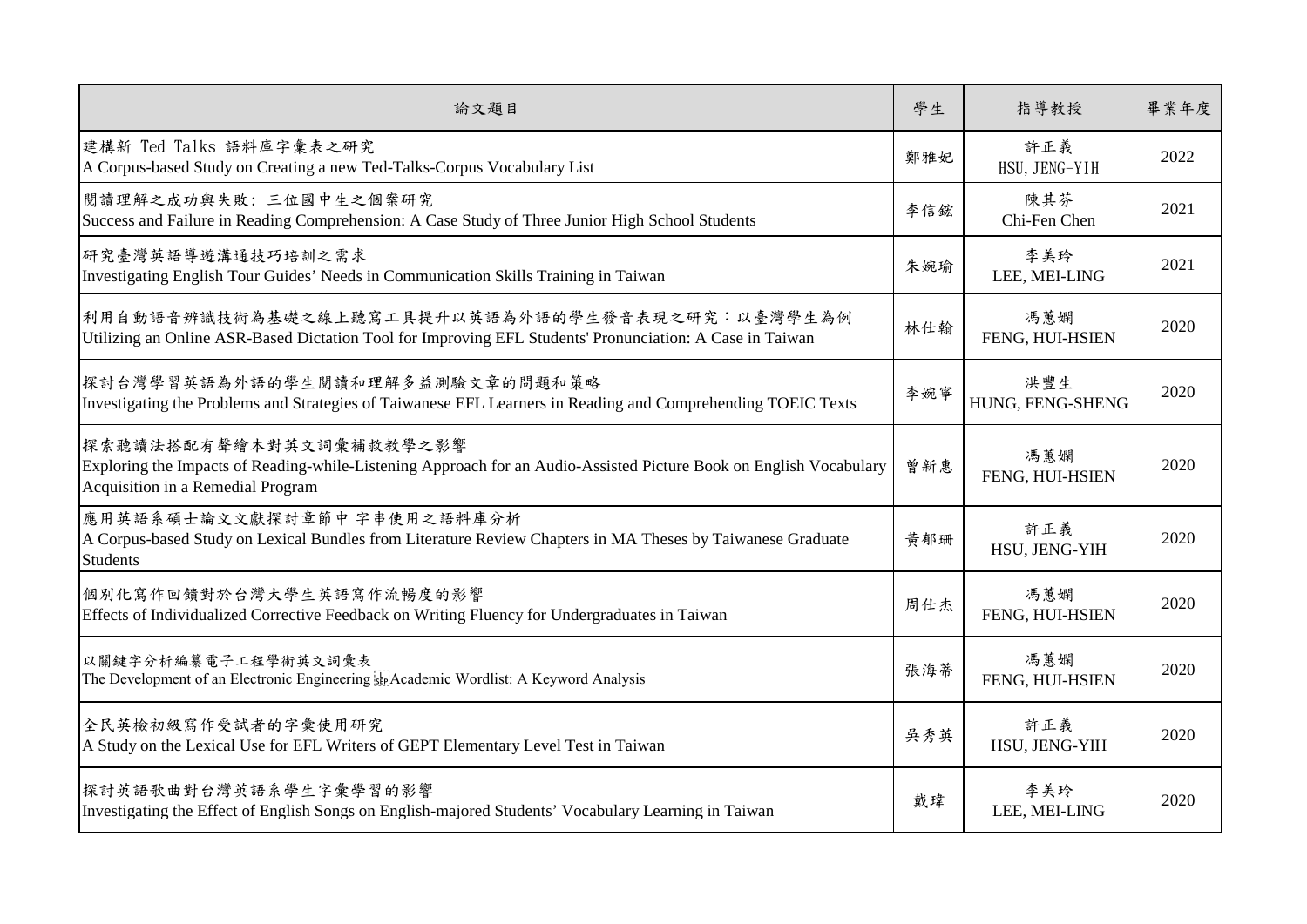| 個人背景變數對中高齡英語學習者學習動機取向之影響<br>The Effects of Personal Background Variables on the Middle-Aged and Elderly English Learners' Motivational<br><b>Orientations</b>                                       | 孫婉鈞 | 洪豐生<br>HUNG, FENG-SHENG | 2020 |
|-----------------------------------------------------------------------------------------------------------------------------------------------------------------------------------------------------|-----|-------------------------|------|
| 內容與語言綜合學習提升高中生英語學習動機、批判思考情意及跨文化覺知效益<br>The Effects of Using a CLIL Approach in High School EFL Classes: English Learning, Motivation, Critical<br>Thinking Disposition and Cross-cultural Awareness | 黄于寧 | 陳其芬<br>Chi-Fen Chen     | 2019 |
| 探討台灣英語系學生透過工作坊學習閒談技巧的看法<br>Investigating English-Majored Students' Perceptions of Learning Small Talk Skills through a Workshop in Taiwan                                                           | 鄭諭  | 李美玲<br>LEE, MEI-LING    | 2019 |
| 臺灣英語系大學生線上寫作字串使用之語料庫分析<br>A Corpus-based Study on Lexical Bundles in Taiwanese College EFL Students' Writing                                                                                        | 王乙瑄 | 許正義<br>HSU, JENG-YIH    | 2019 |
| 探討台灣英語系學生使用行動學習之行為與態度研究<br>Investigating University English majored Students' Mobile Learning Behaviors and Attitudes in Taiwan                                                                     | 陳美伶 | 李美玲<br>LEE, MEI-LING    | 2019 |
| 兒童動畫的字彙涵蓋量之語料庫分析<br>A Corpus-based Study on Vocabulary Coverage of Children Animations                                                                                                              | 黃馨誼 | 許正義<br>HSU, JENG-YIH    | 2019 |
| 外籍英語教師教學對臺灣學習英語為外語的兒童文法表現之影響<br>The Effect of A Native English Teacher's Instruction on Taiwanese EFL Children's Grammar Test Performance                                                           | 梁靜尹 | 洪豐生<br>HUNG, FENG-SHENG | 2019 |
| 以遊戲設計法促進學生學習之回顧研究<br>A Systematic Review of Using a Game Design Approach to Promote Student Learning                                                                                                | 蔡宜芩 | 洪秀婷<br>HUNG, HSIU-TING  | 2019 |
| 透過影片學英語:探討台灣英語系學生的看法<br>Learning English through Video: Investigating English-majored Students' Perspectives in Taiwan                                                                              | 金韞昊 | 李美玲<br>LEE, MEI-LING    | 2019 |
| 以特徵分析法檢視英語為外語情境下的單字任務成效<br>Using the Technique Feature Analysis to Examine the Effectiveness of Vocabulary Learning Tasks in an EFL Context                                                         | 陳姿秀 | 黃俐絲<br>HUANG, LI-SZU    | 2019 |
| 個別化教學對工科學生英語發音學習之效益研究<br>Investigating the Effect of Individualized Instruction on Taiwanese Engineering Students' Pronunciation Performance                                                        | 萬蓓思 | 李美玲<br>LEE, MEI-LING    | 2019 |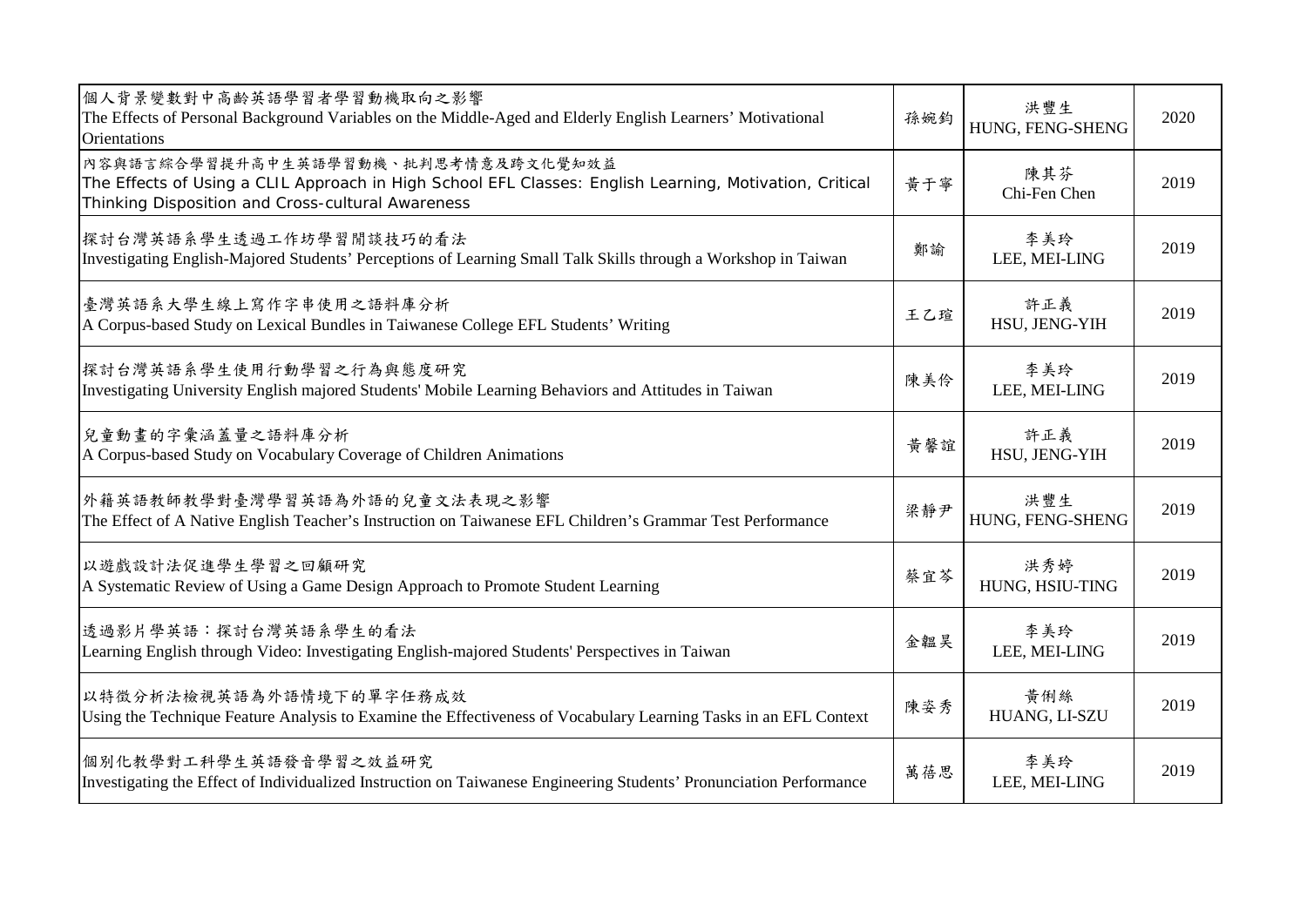| 美國總統唐納·川普競選言論之批判言談分析<br>A Critical Discourse Analysis of the Rhetoric of Presidential Candidate Donald Trump                                                                                   | 安俊恩 | 陳其芬<br>Chi-Fen Chen     | 2018 |
|------------------------------------------------------------------------------------------------------------------------------------------------------------------------------------------------|-----|-------------------------|------|
| 國中英語教師與學生對於英語課程銜接看法之城鄉研究<br>A Study of Junior High School English Teachers' and Students'Viewpoints on the Continuity of the English Curriculum<br>Implemented inthe Urban and the Rural Areas | 羅如芬 | 吳怡萍<br>WU, YI-PING      | 2018 |
| 學生譯者對台灣小吃英譯困難度與策略認知之研究<br>Exploring Student Translators' Perception of Difficulty and Strategy on English Translation of Taiwanese Snacks                                                      | 陳婉妤 | 李美玲<br>LEE, MEI-LING    | 2018 |
| 互動式電子白板與電子書對國小學童英語字彙習得之效益研究<br>Investigating the Effect of Interactive Whiteboard and E-books on EFL Primary School Students' Vocabulary Acquisition                                           | 陳俊志 | 李美玲<br>LEE, MEI-LING    | 2018 |
| 運用數位閃卡輔助小學生英語字彙學習之探索性研究<br>An Exploratory Study on Elementary Students' English Vocabulary Learning with Digital Flashcards                                                                    | 黄柏嘉 | 洪秀婷<br>HUNG, HSIU-TING  | 2018 |
| 探究大學生對於其英語翻轉學習經驗之觀點<br>Exploring University Students' Perceptions of Learning in a Flipped English Classroom                                                                                   | 陳明銹 | 洪秀婷<br>HUNG, HSIU-TING  | 2017 |
| 日本大學生參與英語為外語情境之海外短期研修營成效研究<br>Designing an Overseas Short-term English-as-a-Foreign-Language (EFL) Program for Japanese College Students in a<br>Technological University of Taiwan            | 王映婷 | 許正義<br>HSU, JENG-YIH    | 2017 |
| 字母拼讀法之學習經驗對五年級學生拼讀能力的影響<br>The Effect of Prior Phonics Learning Experiences on Fifth Graders' Phonics Performance                                                                              | 許艷真 | 陳其芬<br>Chi-Fen Chen     | 2017 |
| 探討英語系學生使用訊息通訊科技資源之質性研究<br>A Qualitative Study of Exploring the Information Communication Technology Resources Used by English Majors                                                           | 張又方 | 洪豐生<br>HUNG, FENG-SHENG | 2017 |
| 研究台灣英語系學生之溝通策略使用<br>Investigating the Use of Communication Strategies by Taiwanese College English Majors                                                                                      | 李伍騏 | 李美玲<br>LEE, MEI-LING    | 2016 |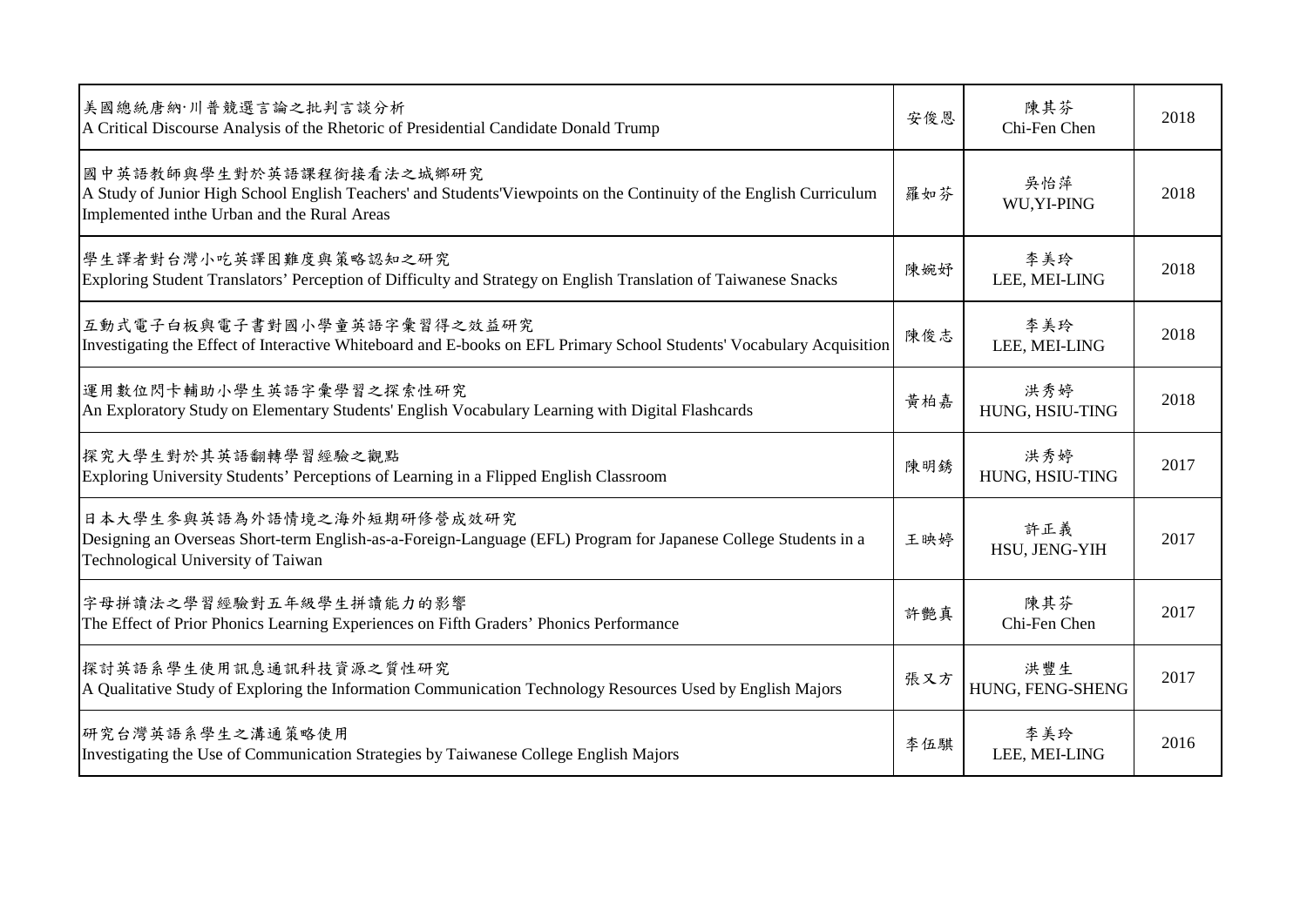| 比較社會人士與大學生在回覆抱怨信之語用策略運用<br>A Comparative Study on the Use of Complaint Response Strategies by College Students and Industrial Employees                                    | 李翊銘 | 陳其芬<br>Chi-Fen Chen     | 2016 |
|----------------------------------------------------------------------------------------------------------------------------------------------------------------------------|-----|-------------------------|------|
| 探索英語學習者藉由線上影片進行刻意式字彙學習的經驗<br>Exploring English Language Learners' Experiences of Intentional Vocabulary Learning with Online Videos                                        | 陸瑜芳 | 洪秀婷<br>HUNG, HSIU-TING  | 2016 |
| 數位原生與數位移民大學生使用訊息通訊工具學習英語之研究<br>The Use of Information Communication Technology Tools by the Digital Natives and Digital Immigrants for English<br>Learning                 | 俞冠群 | 洪豐生<br>HUNG, FENG-SHENG | 2016 |
| 台灣與金門大學生使用行動應用程式學習英語之研究<br>The Use of Mobile Applications for English Learning by the University Students in Taiwan and Kinmen                                             | 吳念真 | 洪豐生<br>HUNG, FENG-SHENG | 2016 |
| 數位遊戲式語言學習之回顧研究<br>A Systematic Review of Research on Digital Game-Based Language Learning                                                                                  | 張若羚 | 洪秀婷<br>HUNG, HSIU-TING  | 2015 |
| 台灣英語學習者使用關係子句之錯誤分析<br>An Analysis of Errors in English Relative Clauses Made by Taiwanese EFL Learners                                                                     | 陳正傑 | 黃俐絲<br>HUANG, LI-SZU    | 2015 |
| 非英文系學生對英語學習態度之實證研究:以台灣與越南學生為例<br>An Empirical Study on the Attitudes of Non-English Majors towards English Learning in Taiwanese and Vietnamese<br>Universities            | 阮如比 | 顧伯庸<br>Robert L. Good   | 2015 |
| 口語焦慮與隨到隨說交誼廳之參與的相關研究<br>Speaking Anxiety and Its Relation to the Participation of the Conversation Lounge                                                                  | 王淑薇 | 洪豐生<br>HUNG, FENG-SHENG | 2015 |
| 臺灣高中生對紙本與數位化英語補充教材使用之偏好<br>Taiwanese Senior High School Students' Preferences for the Use of Printed and Digitalized Versions of English<br><b>Supplementary Materials</b> | 魏睿瑩 | 洪豐生<br>HUNG, FENG-SHENG | 2015 |
| 播客對英語系學生字彙習得之效益研究<br>Investigating the Effect of Podcasts on English Majors" Vocabulary Acquisition                                                                        | 黄依雯 | 李美玲<br>LEE, MEI-LING    | 2015 |
| 播客對英語系學生聽力理解能力之效益研究<br>Investigating the Effect of Podcasts on English Majors" Listening Comprehension                                                                     | 許君強 | 李美玲<br>LEE, MEI-LING    | 2015 |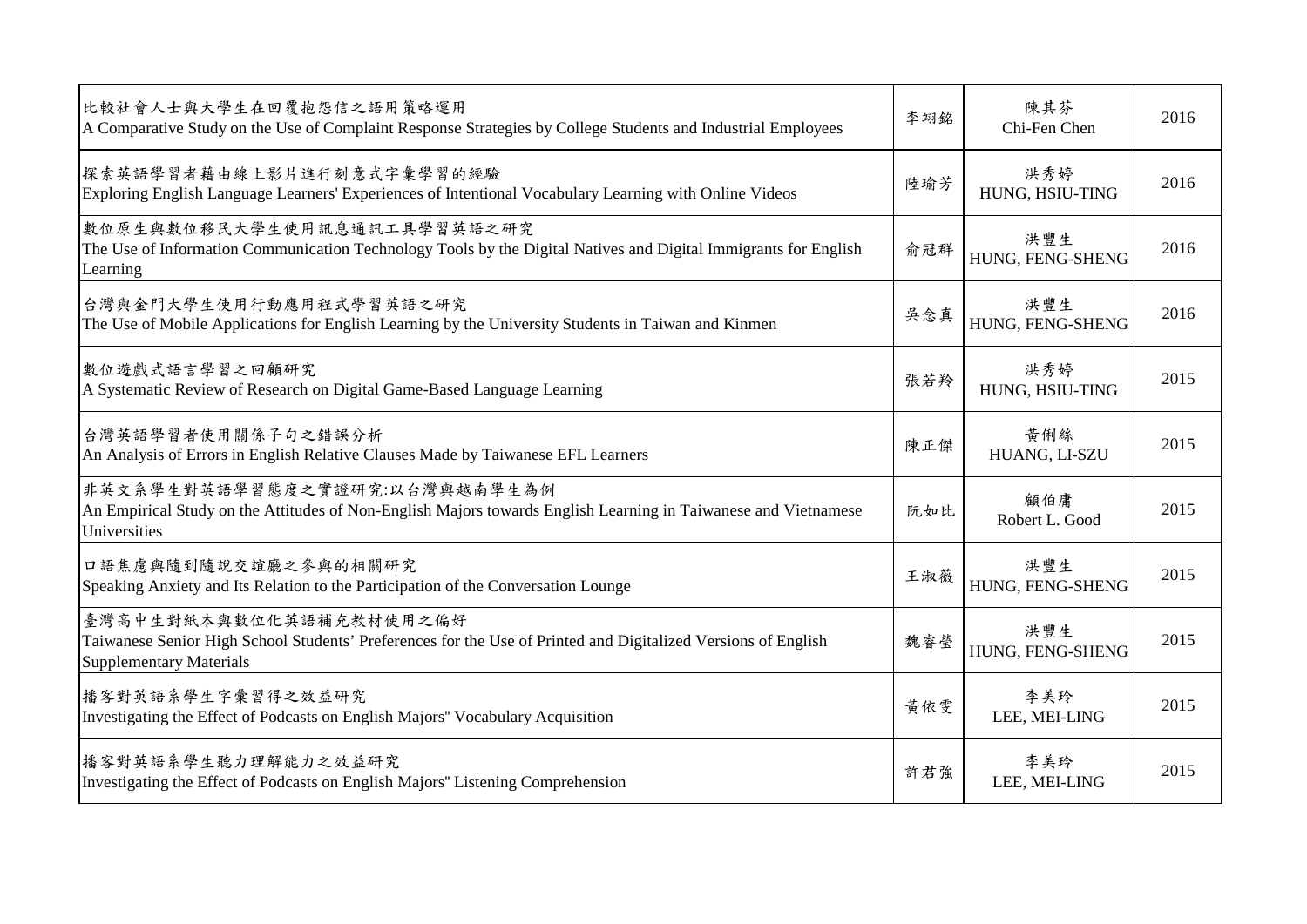| 台灣英語系大學生在寫作上連貫副詞的使用之語料庫分析研究<br>A Corpus-Based Study of the Use of Linking Adverbials in Taiwanese College EFL Students" Writing                                       | 李宜倫 | 許正義<br>HSU, JENG-YIH    | 2014 |
|-----------------------------------------------------------------------------------------------------------------------------------------------------------------------|-----|-------------------------|------|
| 台灣地區大學英語系學生英語口說表現中字彙使用之語料庫分析<br>A Corpus-based Study on Vocabulary Use of Taiwanese College EFL Students' Speaking Performance                                        | 吳玉潔 | 許正義<br>HSU, JENG-YIH    | 2014 |
| 學習英語為外語的台灣大學生對英語發音的看法與態度<br>Taiwanese EFL Learners' Judgments of and Attitudes toward English Pronunciation                                                           | 馬廷瑄 | 洪豐生<br>HUNG, FENG-SHENG | 2014 |
| 影片對英語系學生聽力理解能力之效益研究<br>The Effect of Videos on English Majors" Listening Comprehension                                                                                | 王苡儒 | 李美玲<br>LEE, MEI-LING    | 2014 |
| 影片教材對英語系學生習得詞彙之效益研究<br>The Effect of Video-based Materials on English Majors' Vocabulary Acquisition                                                                  | 龔依婷 | 李美玲<br>LEE, MEI-LING    | 2014 |
| 多模態文本之探究:以英語簡報設計為例<br>An Investigation of Multimodal Texts: The Case of English Presentation Slides                                                                   | 劉芳秀 | 洪秀婷<br>HUNG, HSIU-TING  | 2014 |
| 英語為外國語學習者使用話語標記語'well'之語料庫分析:以中文、日文、法文為母語三群大學生為例<br>A Corpus Study on Discourse Marker 'Well' of EFL College Students from Three Different First Language Backgrounds | 黄鈺婷 | 許正義<br>HSU, JENG-YIH    | 2014 |
| 台灣大學生參與英語為國際語情境之短期研修營成效研究<br>Designing a Short-term Program for Taiwanese College Students in an English-as-an-International-Language(EIL)<br>Setting                 | 簡毓芸 | 許正義<br>HSU, JENG-YIH    | 2014 |
| 台灣南部學生國中階段英語單字量研究<br>A Study on English Vocabulary Size of Taiwanese Junior High School Students in Southern Taiwan                                                   | 高昱翔 | 許正義<br>HSU, JENG-YIH    | 2014 |
| 科技大學老師對於學生英語學習成敗之歸因<br>Technological University Teachers' Attribution of Students' Success and Failure in English Learning in Taiwan                                  | 蔡宛真 | 陳其芬<br>Chi-Fen Chen     | 2014 |
| 學習日誌對於英語學習者學習自主之影響<br>EFL Learners&;apos;&;apos; Use of Journals in Fostering Learner Autonomy                                                                        | 吳孟珍 | 吉邁克<br>Michael P. Geary | 2014 |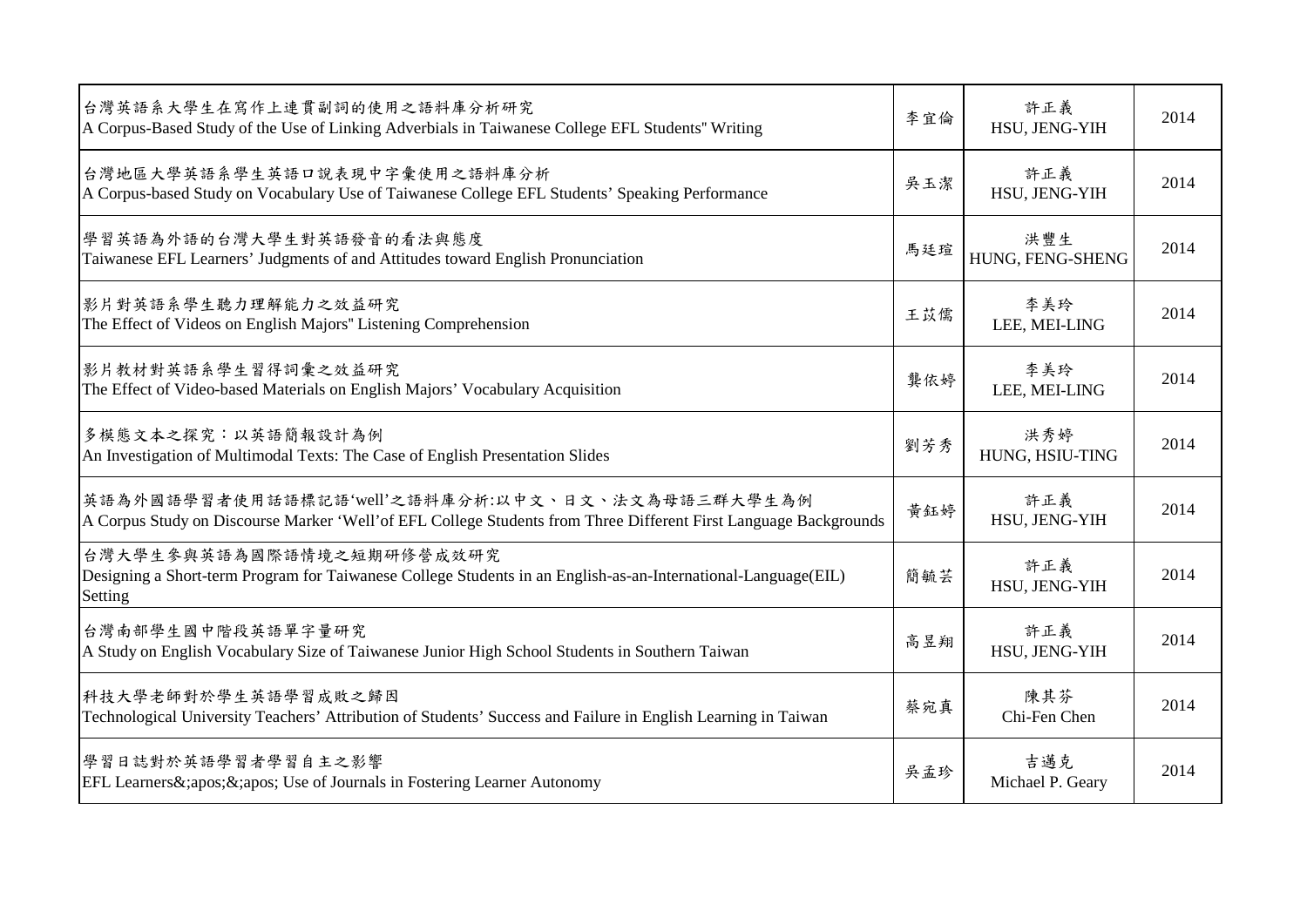| 大學英語系學生在英語會話課之溝通行為研究<br>A Study on College English Majors&;apos;&;apos; Communication Behaviors in English Conversation Classes                           | 黄靖雯 | 李美玲<br>LEE, MEI-LING    | 2014 |
|-----------------------------------------------------------------------------------------------------------------------------------------------------------|-----|-------------------------|------|
| 臺灣高科技產業工程師的英語溝通技巧之調查研究<br>An Investigation of English Communication Skills for the Engineers in Taiwan&;apos;&;apos;s High-Technology<br>Industries       | 梅曉琪 | 洪豐生<br>HUNG, FENG-SHENG | 2014 |
| 主修外語的學生使用電腦輔助學習資源之比較研究<br>A Comparative Study of the Use of Computer-Assisted Language Learning Resources by Foreign Language Majors                      | 楊易宸 | 洪豐生<br>HUNG, FENG-SHENG | 2014 |
| 以數位故事輔助大學生英語學習之探索性研究<br>An exploratory study on university students' perceptions of using digital storytelling to enhance English learning                | 趙瑜雯 | 洪秀婷<br>HUNG, HSIU-TING  | 2014 |
| 利用搜尋引擎來加強英語主修生的寫作表現之調查研究<br>An Investigation of Using Search Engines to Enhance English Majors &; apos; &; apos; Writing Performance                      | 朱信融 | 洪豐生<br>HUNG, FENG-SHENG | 2014 |
| 測驗類型對臺灣英語學習者聽力理解表現之影響<br>The Effects of Test Formats on Taiwanese EFL Learners&;apos;&;apos; Listening Comprehension Test Performance                     | 郭品欣 | 洪豐生<br>HUNG, FENG-SHENG | 2013 |
| 大學生英語敘事寫作分析研究<br>An Analysis of Taiwanese EFL Students" Narrative Writing Performance                                                                     | 周麗雲 | 陳其芬<br>Chi-Fen Chen     | 2013 |
| 幽默翻譯與翻譯策略探討:以《頑童流浪記》為例<br>A Probe into Humor Translation and Translation Strategies: A Case Study of The Adventures of Huckleberry Finn                   | 李信儀 | 吳怡萍<br>Yi-ping Wu       | 2013 |
| 科技大學中施行以辯論活動為主課程之研究<br>Designing Effective Debate-Based Course Activities in aScience, Technology, and Society Course                                     | 李馥安 | 許正義<br>HSU, JENG-YIH    | 2013 |
| 台灣地區大學英語系學生口語課程活動設計之研究<br>Designing Effective Instructional Activities for an EFL College Oral Presentation Course in Taiwan                              | 李玫儀 | 許正義<br>HSU, JENG-YIH    | 2013 |
| 以行動科技輔助大學生英語字彙學習之探索性研究<br>An exploratory study on college students' experiences and perceptions of using mobile technology to learn English<br>vocabulary | 葉律好 | 洪秀婷<br>HUNG, HSIU-TING  | 2013 |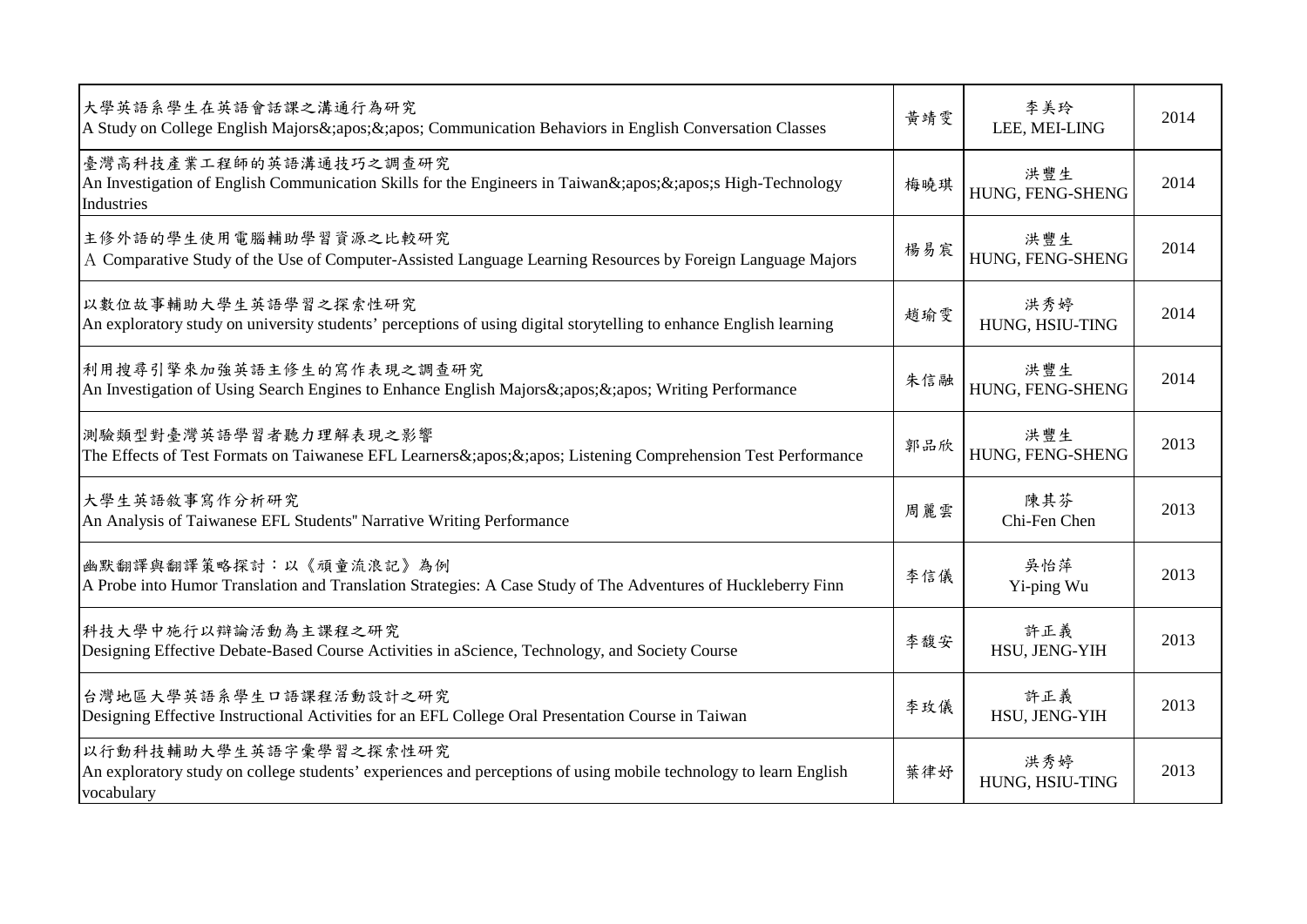| 運用語料庫探討英語報紙意志動詞與名詞子句使用之研究<br>A Corpus-based Study of Mandative Subjunctive Triggers Utilizing 'That' Clauses in English Newspapers                | 呂姿儀 | 許正義<br>HSU, JENG-YIH    | 2013 |
|---------------------------------------------------------------------------------------------------------------------------------------------------|-----|-------------------------|------|
| 英語系學生在學術口語報告所面臨的困難與訓練需求之研究<br>A Study on English Majors" Difficulties and Training Needs in Academic Oral Presentation Skills                     | 李昀曄 | 李美玲<br>LEE, MEI-LING    | 2013 |
| 台灣英語教師教學決策之個案研究<br>A Case Study of Taiwanese English Language Teachers' Instructional Decisions                                                   | 謝寶生 | 洪秀婷<br>HUNG, HSIU-TING  | 2012 |
| 從學生角度看商業英語簡報<br>Students" Perceptions of Making PowerPoint Presentations for Business Purposes                                                    | 楊雯琇 | 陳其芬<br>Chi-Fen Chen     | 2012 |
| 臺灣英語系大學生之摘要寫作策略<br>Summarizing strategies of Taiwanese undergraduate English majors                                                               | 劉燕芬 | 顧伯庸<br>Robert L. Good   | 2011 |
| 台灣高職學生英文字彙學習策略使用調查<br>An Investigation of Vocabulary Learning Strategies Used by Vocational High School Students in Taiwan                        | 黃瓊瑩 | 洪豐生<br>HUNG, FENG-SHENG | 2011 |
| 母語為中文的英語學習者在口語及寫作語料中的字詞搭配錯誤<br>Lexical Collocation Errors in Chinese-speaking EFL Learners" Spoken and Written Production                         | 黃雅萍 | 黃俐絲<br>HUANG, LI-SZU    | 2011 |
| 英語發音對大學生聽力焦慮及聽力理解之研究<br>Exposure to English Pronunciation and Its Effect on University Students' Listening Anxiety and Listening<br>Comprehension | 陳淳祺 | 洪豐生<br>HUNG, FENG-SHENG | 2011 |
| 論證教學法對英語學習者寫作表現之研究<br>A Study of Argumentative Writing Instruction for English Language Learners                                                  | 周君豪 | 洪秀婷<br>HUNG, HSIU-TING  | 2011 |
| 辭典使用對英文發音學習之影響<br>Dictionary Use and Its Effects on the Learning of English Pronunciation                                                         | 羅俊翔 | 洪豐生<br>HUNG, FENG-SHENG | 2011 |
| 高職學生英語學習成敗歸因之研究<br>A Study on Vocational High School Students" Attribution of Success and Failure in English Learning in Taiwan                   | 蔡宜璋 | 陳其芬<br>Chi-Fen Chen     | 2011 |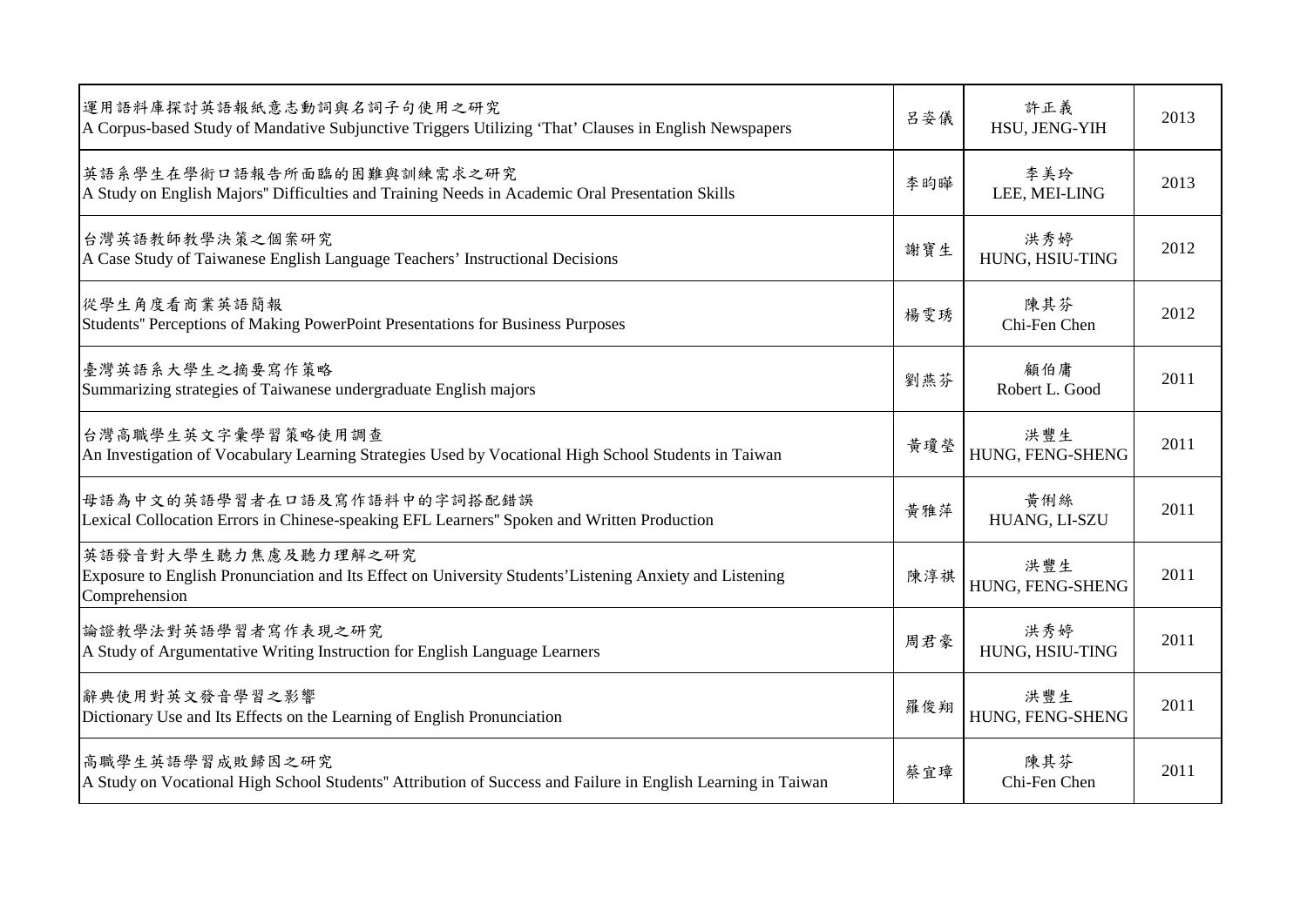| 台灣英語學習者在英語口語中的自我修正<br>Self-repairs in Taiwanese EFL Learners" English Oral Production                                                             | 陳怡霖 | 黃俐絲<br>HUANG, LI-SZU    | 2011 |
|---------------------------------------------------------------------------------------------------------------------------------------------------|-----|-------------------------|------|
| 探討辭典查閱行為、英語能力與閱讀理解之關係<br>Investigating the Relationship among Dictionary Consultation Behavior, English Proficiency, and Reading<br>Comprehension | 林宗民 | 洪豐生<br>HUNG, FENG-SHENG | 2011 |
| 使用「省時省力法」檢視非英語系大一生重新學習英文舊單字之效果<br>Assessing Non-English Major Freshmen"s Relearning of Old English Vocabulary Using the "Savings Method"          | 劉婷婷 | 顧伯庸<br>Robert L. Good   | 2011 |
| 英語系學生在會話課使用自主學習法之態度研究<br>A Study on English Majors" Attitude toward Incorporation of Self-Directed Learning into a Conversation Clas              | 潘炳翰 | 李美玲<br>LEE, MEI-LING    | 2011 |
| 不同文章主題對大學生聽力焦慮與聽力理解之研究<br>The Effects of Different Topics on Listening Anxiety and Listening Comprehension for University Students                | 余博凱 | 洪豐生<br>HUNG, FENG-SHENG | 2011 |
| 英語學習者及母語人士口語語料中的主題化與主題左置移位現象<br>Topicalization and Left-dislocation in the Spoken Corpora of EFL Learners and English Native Speakers             | 王敏如 | 黃俐絲<br>HUANG, LI-SZU    | 2011 |
| 影響大學英語系學生在外語學習課程中學習注意力因素<br>Factors Affecting University English Majors" Learning Attention in the EFL Classroom                                  | 呂佳音 | 顧伯庸<br>Robert L. Good   | 2011 |
| 科技大學學生英語學習成敗歸因之研究<br>The Study of Technological University Students" Self-Attributions for Success and Failure in English Learning                | 李俊賢 | 陳其芬<br>Chi-Fen Chen     | 2010 |
| 英語學習者簡報設計之多模態分析<br>Assessing English Language Learners" Design of Presentation Slides through a Multimodal Analysis                               | 邱婉婷 | 洪秀婷<br>HUNG, HSIU-TING  | 2010 |
| 運用語料庫探討2002到2009年臺灣地區英語報紙字彙使用之研究<br>A Corpus-based Study on the Vocabulary Use between 2002 and 2009 of an English Newspaper in Taiwan            | 鄭夙涵 | 許正義<br>HSU, JENG-YIH    | 2010 |
| 大學英語系學生線上寫作字彙使用之語料庫分析<br>A Corpus-based Study on Vocabulary Use in the Online Speed Writing of College EFL Learners in Taiwan                     | 黃蔓鈞 | 許正義<br>HSU, JENG-YIH    | 2010 |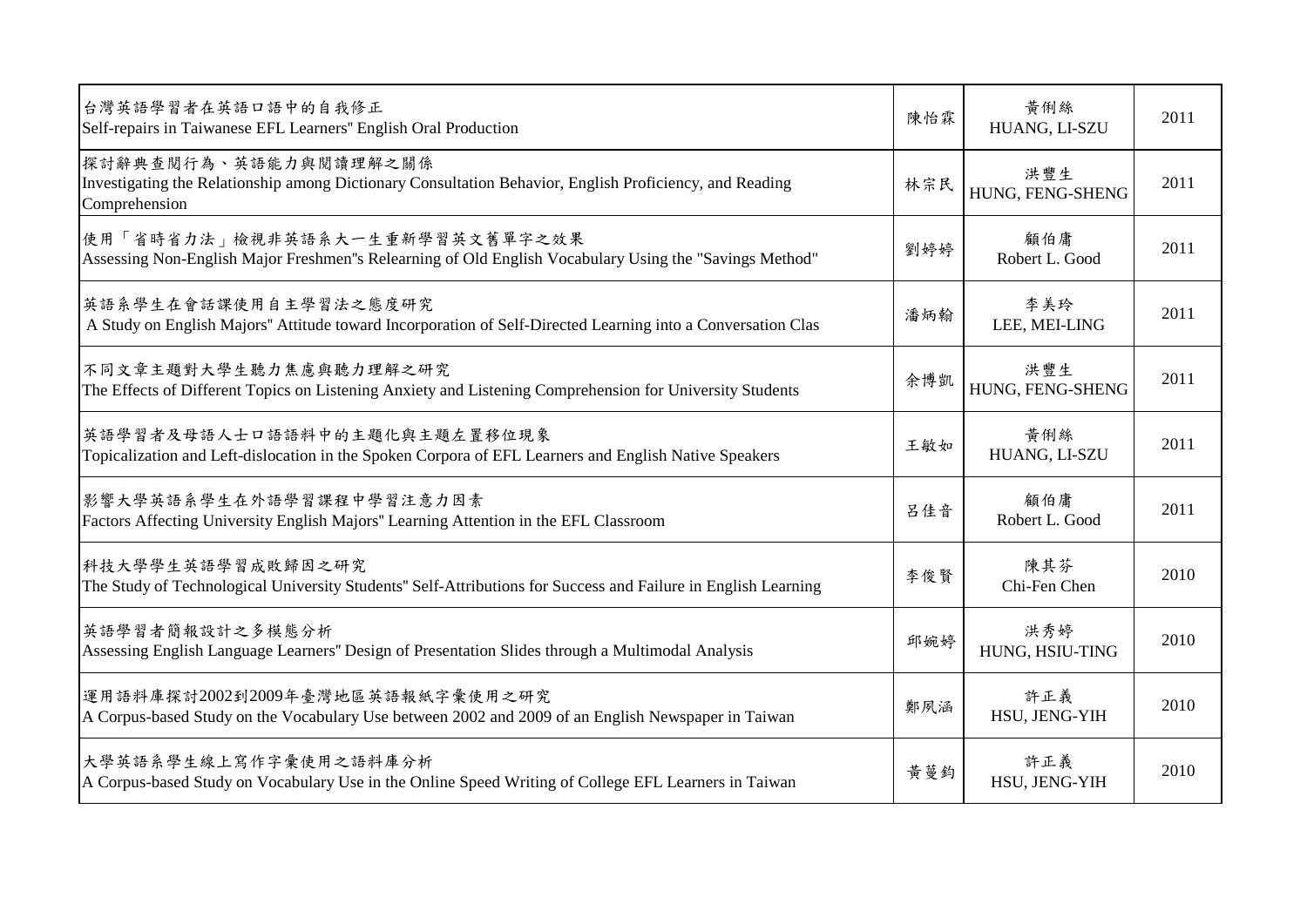| 用互動式電子白板教英語:補習班英語教師的經驗談<br>Teaching English with Interactive Whiteboards: The Experience of English Teachers in a Private Language Institute                                 | 張哲恩 | 洪秀婷<br>HUNG, HSIU-TING  | 2010 |
|------------------------------------------------------------------------------------------------------------------------------------------------------------------------------|-----|-------------------------|------|
| 臺灣鋼鐵業的成長與發展一以中鋼為中心<br>Growth and development of Taiwan iron and steel industry                                                                                               | 劉政忠 | 陳志坪<br>Chih-Ping Chen   | 2010 |
| 工學院與管理學院新生的專業單字量<br>Engineering and Management Freshmen''s Academic Vocabulary Size                                                                                          | 王怡雅 | 顧伯庸<br>Robert L. Good   | 2010 |
| 外語焦慮對臺灣英語系學生學習英語及第二外語之影響<br>The Effects of Foreign Language Anxiety on the Taiwanese English Majors Learning English and a Second Foreign<br>Language                        | 張博凱 | 洪豐生<br>HUNG, FENG-SHENG | 2010 |
| 個人特質對於成人學習者學習信念及學習策略之影響<br>Effects of Individual Characteristics on Adult Language Learning Beliefs and Strategy Use                                                         | 張惠翔 | 洪豐生<br>HUNG, FENG-SHENG | 2010 |
| 國中學生中文與英文學習成敗歸因之比較研究<br>A Comparative Study of Taiwanese Junior High School Students" Attribution for Success and Failure in Learning<br>Chinese and English                 | 張潔好 | 陳其芬<br>Chi-Fen Chen     | 2009 |
| 線上辯論應用於英語專業課程之研究︰學生辯論策略與批判思考成效<br>Online Debates in a Content-based English Course: Students" Debating Strategies and Perceived Effectiveness of<br><b>Critical Thinking</b> | 曾怡菁 | 陳其芬<br>Chi-Fen Chen     | 2009 |
| 非同步線上英語辯論之禮貌表現:反對意見表達之探討<br>Politely Disagreeing in Online Asynchronous Debates in English as a Foreign Language                                                             | 陳淑君 | 陳其芬<br>Chi-Fen Chen     | 2009 |
| 科技大學英語系學生對電腦輔助發音學習之態度研究<br>A Study on the Attitude of English-Majored Students toward Computer-Assisted Pronunciation Learning at a<br><b>Technological University</b>       | 藍恩明 | 李美玲<br>LEE, MEI-LING    | 2009 |
| 不同文章主題及格式對大學生閱讀焦慮與自我勝任感之研究<br>A Study on Different Topics and Textual Formats on College Students" Reading Anxiety and Self-Efficacy                                         | 賴琦瑾 | 洪豐生<br>HUNG, FENG-SHENG | 2009 |
| 大學生英語口說及書寫敘事分析研究<br>An Investigation of Taiwanese EFL Students" Personal Experience Narratives in Oral and Written Forms                                                     | 吳秀惠 | 陳其芬<br>Chi-Fen Chen     | 2009 |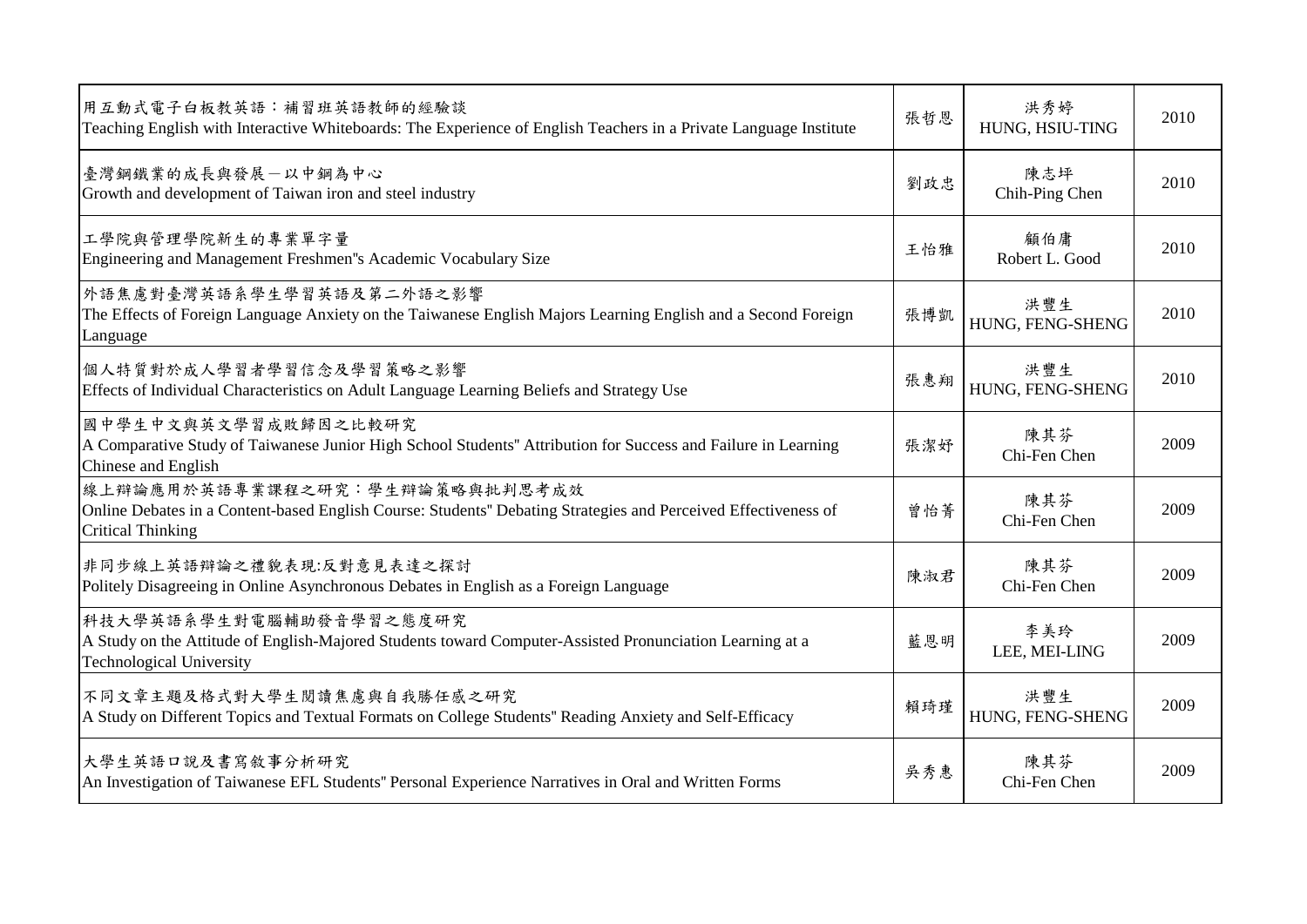| 探討學生對服務學習應用於英語教學法課程之觀點<br>Exploring Student Perceptions of Service-Learning Implementation in a TESOL Methods Course                                               | 吳仲強 | 洪秀婷<br>HUNG, HSIU-TING  | 2009 |
|--------------------------------------------------------------------------------------------------------------------------------------------------------------------|-----|-------------------------|------|
| 線上協同寫作工具於外語課程上之應用<br>The Use of an Online Collaborative Writing Tool in a Foreign Language Course                                                                  | 蔡嵐妮 | 洪秀婷<br>HUNG, HSIU-TING  | 2009 |
| 英語專業課程中非同步討論之同儕互動型態與學習成效<br>Peers" Interaction Patterns and Learning Effectiveness in Asynchronous Online Discussions In a Content-based English<br>Language Class | 張亞雯 | 陳其芬<br>Chi-Fen Chen     | 2008 |
| 台灣高職學生英語字彙量之調查與研究<br>A Study on the English Vocabulary Size of Taiwanese Vocational High School Students                                                           | 吳季昭 | 李美玲<br>LEE, MEI-LING    | 2008 |
| 教師對於密集式英語課程的看法與教法–以台灣某國立科技大學為例<br>Language Teachers' Perceptions and Practices in Intensive English Courses at a Technical University in Taiwan                    | 鄭昶怡 | 洪秀婷<br>HUNG, HSIU-TING  | 2008 |
| 英語課堂中之會話式協商<br>Conversational Negotiation in an EFL Classroom                                                                                                      | 周憲甫 | 黃俐絲<br>HUANG, LI-SZU    | 2008 |
| 非同步討論應用於國中英語實驗班之成效<br>The Implementation of an Asynchronous Discussion Activity in a Junior High School Experimental English Class                                 | 何妍萱 | 陳其芬<br>Chi-Fen Chen     | 2007 |
| 故事教學對國小學生英語學習的影響<br>The Effects of Storytelling on Elementary School Students" English Learning                                                                    | 陳美芳 | 李美玲<br>LEE, MEI-LING    | 2007 |
| 台灣地區技職體系大學生英語字詞搭配的運用與其寫作能力相關性之探討<br>The Use of Lexical Collocations and its Relation to Writing Fluency of Technological University EFL Students in<br>Taiwan      | 林侑音 | 許正義<br>HSU, JENG-YIH    | 2007 |
| 運用文學小圈圈在科技大學閱讀課程之成效研究<br>Implementing Literature Circle in an EFL Reading Class at a Technological University                                                      | 黄心怡 | 許正義<br>HSU, JENG-YIH    | 2007 |
| 探討臺灣高中和專科學校之英文寫作教學<br>Exploring the English Writing Instruction in High Schools and Junior College in Taiwan                                                       | 張思靜 | 洪豐生<br>HUNG, FENG-SHENG | 2007 |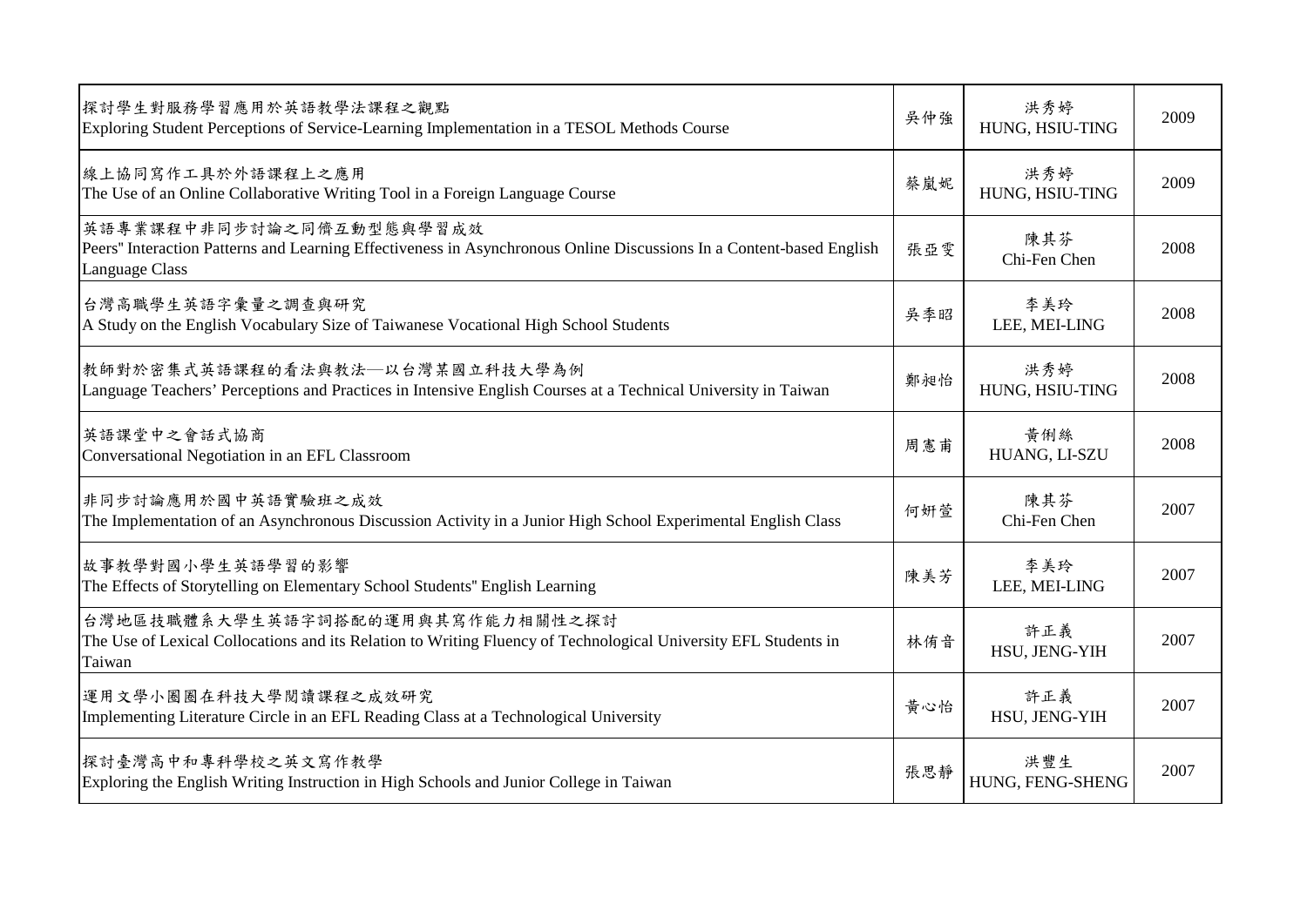| 台灣地區大學英語系學生寫作活動設計之評估研究<br>Designing Effective Writing Activities for College English Majors in Taiwan                                     | 王怡人 | 許正義<br>HSU, JENG-YIH                                        | 2007 |
|-------------------------------------------------------------------------------------------------------------------------------------------|-----|-------------------------------------------------------------|------|
| 國立科技大學工科大學生對於專業教科用書看法之探究<br>xploring National Technological University Engineering Undergraduates' Opinions towards Engineering Textbooks | 莊青樺 | /瞑1日/甬<br>Robert L. Good 、<br>洪豐生<br><b>HIMC EEMC CHEMC</b> | 2007 |
| 科技大學英語系學生對自主學習之態度研究<br>A Study on English Majors" Attitudes toward Self-Directed Learning at a Technological University                   | 鄭贊瑞 | 李美玲<br>LEE, MEI-LING                                        | 2007 |
| 英語為第二語言或外國語言寫作教科書連貫副詞之詞料庫研究<br>A Corpus Study of Linking Adverbials in ESL/EFL Writing Textbooks                                          | 游秋暖 | 許正義<br>HSU, JENG-YIH                                        | 2007 |
| 補習班在學童英語學習中所扮演的角色<br>The Role of Bushiban in Children''s Learning of English                                                              | 欒澤浩 | 洪豐生<br>HUNG, FENG-SHENG                                     | 2006 |
| 應用朗讀教學提升國中生之聽力理解<br>Using Reading Aloud to Improve EFL Junior High School Students' Listening Comprehension                               | 陳奕君 | 洪豐生<br>HUNG, FENG-SHENG                                     | 2006 |
| 英文分級讀本中的文化專有名詞:文本研究<br>Culturally Significant Proper Nouns in English Graded Readers: A Corpus Study                                      | 楊珮吟 | 顧伯庸<br>Robert L. Good                                       | 2006 |
| 兒童英語外籍教師教室管理之個案研究<br>A Case Study of Two Foreign Teachers" Classroom Management in a Children"s English Class                             | 施泊琹 | 陳其芬<br>Chi-Fen Chen                                         | 2006 |
| 英語學習者使用日誌來學習目標文化之研究<br>EFL Learners" Use of Journals in Learning the Target Culture                                                       | 劉昭吟 | 黃俐絲<br>HUANG, LI-SZU                                        | 2006 |
| 性別意識在外語寫作中之呈現:社會結構與自我之衝突<br>Gender Identities in L2 Writing: When Structure Meets Agency                                                  | 黃凱侖 | 陳其芬<br>Chi-Fen Chen                                         | 2006 |
| 台灣高中英語教科書動詞-名詞字詞搭配之語料庫研究<br>A Corpus Study of Verb-Noun Lexical Collocations in Senior High School English Textbooks in Taiwan            | 王瑞欣 | 顧伯庸<br>Robert L. Good                                       | 2006 |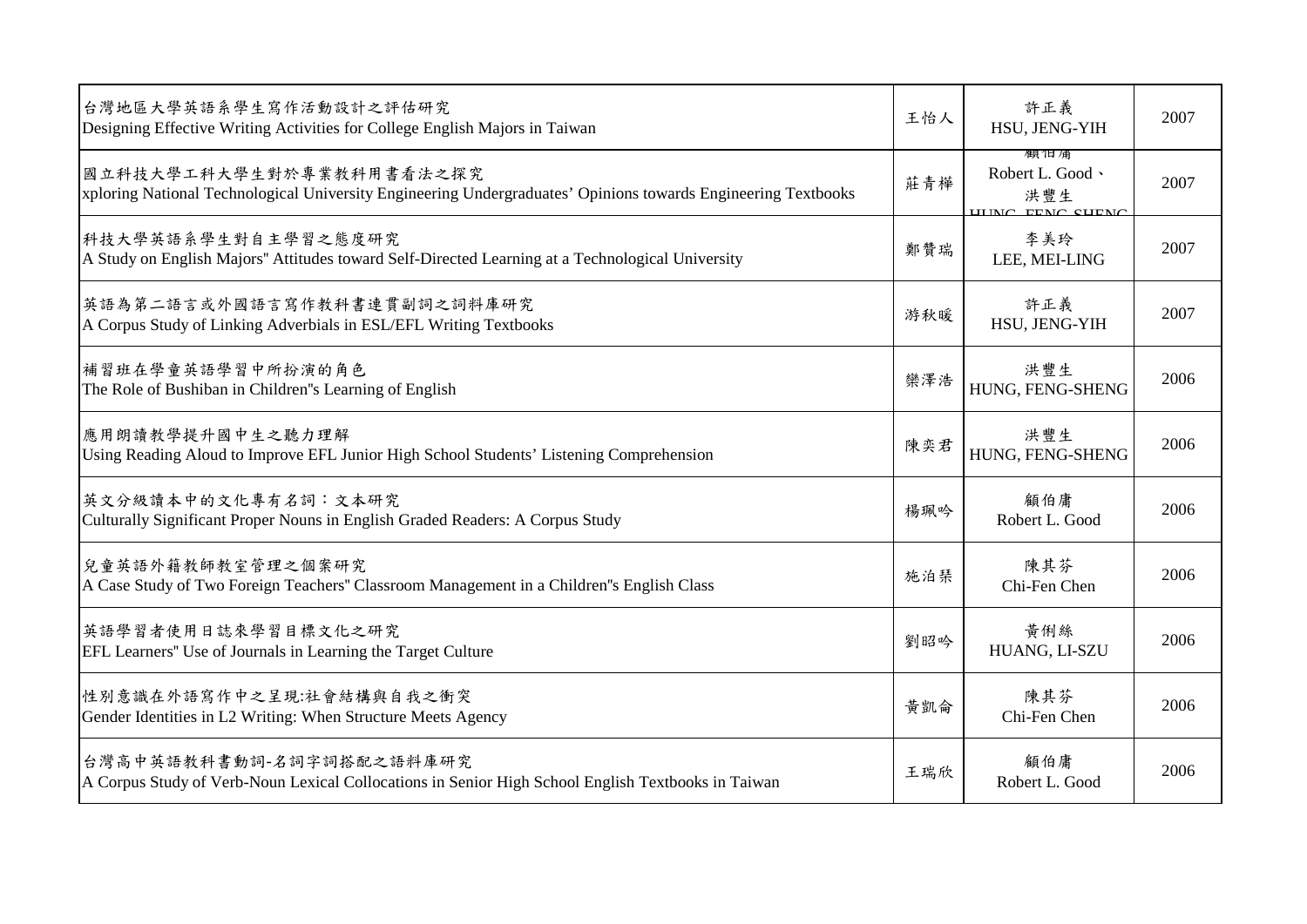| 英語學習者的英語能力與三項字彙知識之關聯性研究<br>Relationship between EFL Learners' EnglishProficiency Levelsand Three Types of Word Knowledge                                                                  | 劉相吟 | 許正義<br>HSU, JENG-YIH    | 2005 |
|-------------------------------------------------------------------------------------------------------------------------------------------------------------------------------------------|-----|-------------------------|------|
| 科技大學工學院學生專業原文書使用量研究<br>A Study of Content Area English Textbook Use by TaiwaneseEngineering Undergraduates at a Technical University                                                      | 邱宜敏 | 顧伯庸<br>Robert L. Good   | 2005 |
| 線上寫作軟體用於台灣大專英文寫作課之研究分析—以MyAccess為例<br>The Use of a Web-based Writing Program inCollege English Writing Classes in Taiwan—A Case Study of MyAccess                                         | 鄭為元 | 陳其芬<br>Chi-Fen Chen     | 2005 |
| 台灣地區國立科技大學應用英語系學生英語字詞搭配能力與其口語能力相關性之探討<br>Lexical Collocations and Their Relation to Speaking Proficiency of English Majors at a National University of Science<br>and Technologyin Taiwan | 邱筑瑤 | 許正義<br>HSU, JENG-YIH    | 2005 |
| 科技大學工學院學生對英文字典使用偏好之研究<br>A Study on the Use of English Dictionariesby Engineering Studentsat a University of Science and Technology                                                       | 梁瑜方 | 顧伯庸<br>Robert L. Good   | 2005 |
| 高中英語教科書中的文化類別<br>Cultural Categories in Senior High School English Textbooks in Taiwan                                                                                                    | 劉蓓樺 | 顧伯庸<br>Robert L. Good   | 2005 |
| 大學生對自主學習的觀點:以國立高雄第一科技大學多媒體英語自學中心為例研究<br>Learner Perspectives of Self-Access inthe Multimedia English Learning Center at NKFUST                                                            | 鄭文文 | 李美玲<br>LEE, MEI-LING    | 2005 |
| 英文讀書會對台灣成人學習者之研究—以中台灣主婦聯盟基金會英文讀書會為例<br>The English Study Circle for Adult EFL Learners at Homemaker's Union and Foundation in Central Taiwan                                              | 高慧君 | 許正義<br>HSU, JENG-YIH    | 2005 |
| 台北地區小學英語文法教學之調查研究<br>A Study of English Grammar Instruction in Elementary Schools in Taipei                                                                                               | 李碧玉 | 李美玲<br>LEE, MEI-LING    | 2005 |
| 台灣大專學生英語即席演講之策略技巧研究<br>Taiwanese College Students' Strategy Use in Making English Impromptu Speeches                                                                                      | 方宏凱 | 陳其芬<br>Chi-Fen Chen     | 2004 |
| 影響三代同堂臺語保存的社會文化因素<br>Socio-Cultural Factors Influencing Taiwanese Maintenance across Three Generations                                                                                    | 李漢明 | 洪豐生<br>HUNG, FENG-SHENG | 2004 |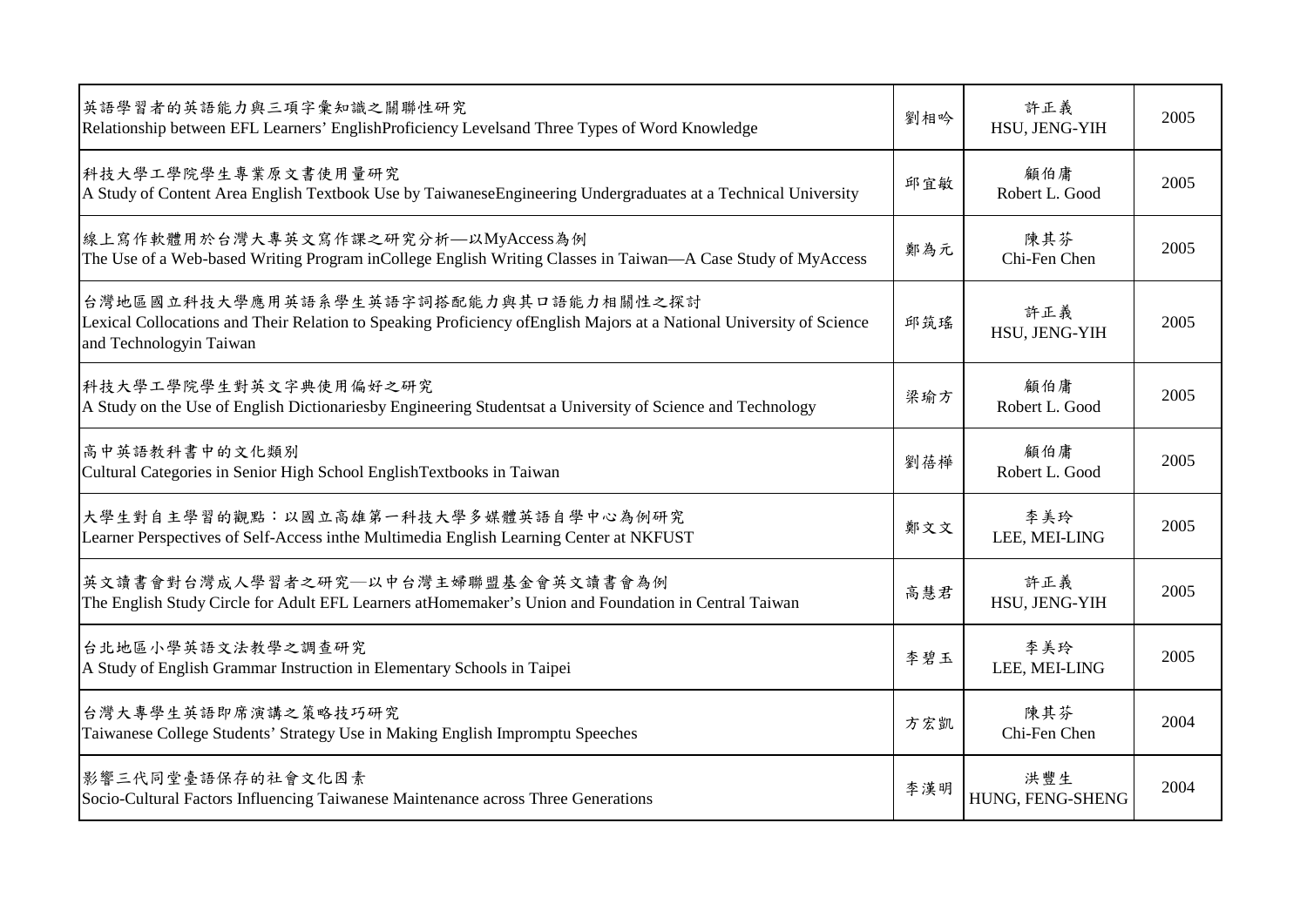| 透過美國漫畫評量台灣英語系學生文化語彙之知識<br>Assessing Taiwan English Majors' Knowledge of Cultural Literacy through American Cartoons                                                                                  | 施孟君 | 顧伯庸<br>Robert L. Good   | 2004 |
|------------------------------------------------------------------------------------------------------------------------------------------------------------------------------------------------------|-----|-------------------------|------|
| 使用字彙解釋來提昇科技大學非英語系學生之英文閱讀及字彙學習<br>Effectiveness of Using Vocabulary Glosses to Enhance Technological University Business and Engineering Majors' EFL<br>Reading Comprehension and Vocabulary Learning | 鄭英雪 | 顧伯庸<br>Robert L. Good   | 2004 |
| 字詞搭配教學對於臺灣大學生的英語聽力之效益研究<br>The Effect of Lexical Collocation Instruction on Taiwanese College EFL Learners' Listening Comprehension                                                                  | 徐麗珍 | 許正義<br>HSU, JENG-YIH    | 2004 |
| 台灣英語系學生英文動詞-名詞字詞搭配能力之研究<br>A Study of English Verb-Noun Collocational Knowledge of Technological University English Majors in Taiwan                                                                 | 吳亮慧 | 顧伯庸<br>Robert L. Good   | 2004 |
| 英語聽力問題及策略使用之探究:針對四名臺灣大專生之質化研究<br>Investigating Listening Problems and Strategy Use: A Qualitative Study of Four Taiwanese EFL College Learners                                                       | 許惠慈 | 洪豐生<br>HUNG, FENG-SHENG | 2004 |
| 影響南部科技大學英語系學生文化常識的關鍵因素<br>Factors That Influence The Cultural Literacy of English Majors at A University of Science and Technology in Southern<br>Taiwan                                             | 楊蕙郁 | 顧伯庸<br>Robert L. Good   | 2004 |
| 中文報紙夾用台語及英語現象探討之社會語言學研究<br>A Sociolinguistic Study on Taiwanese-Mandarin and English-Mandarin Code Mixing in Taiwan Newspapers                                                                       | 李淑雅 | 顧伯庸<br>Robert L. Good   | 2004 |
| 臺灣學生寫作策略之運用與調整<br>Strategy Use and Regulation in the Writing Tasks of Chinese EFL Students                                                                                                           | 黃有廉 | 洪豐生<br>HUNG, FENG-SHENG | 2003 |
| 臺灣醫學專業人員對英文醫學期刊中謹慎語之理解程度及態度<br>The Understanding of and Attitude toward Hedging Devices in English Medical Journals by Taiwanese Medical<br>Professionals                                            | 簡慧玲 | 洪豐生<br>HUNG, FENG-SHENG | 2002 |
| 台灣大專外語學習者的「悅讀」經驗:偏好、困難、及態度之研究<br>Taiwanese EFL College Students' Experience of Practicing Pleasure Reading: Preference, Barrier, and Attitude                                                        | 洪玉如 | 李美玲<br>LEE, MEI-LING    | 2002 |
| 導讀對科技大學學生理解困難英語文章之影響<br>Effects of Previewing on Technological University Students' Reading Comprehension of Difficult Texts                                                                         | 黃恒綜 | 李美玲<br>LEE, MEI-LING    | 2002 |